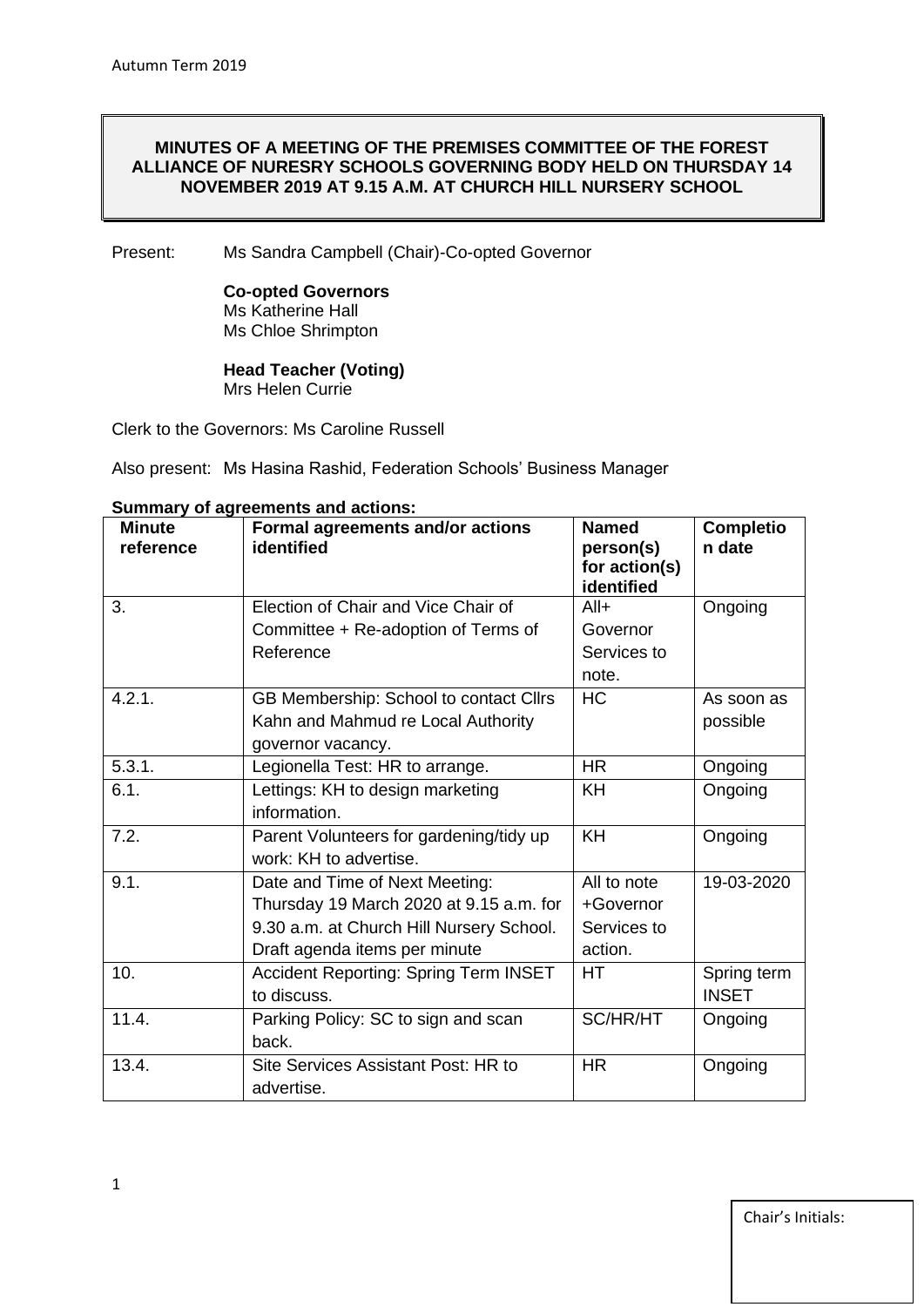# **1. WELCOME AND APOLOGIES FOR ABSENCE**

### 1.1. Welcome

All were welcomed to the meeting and thanked for their attendance.

1.2. Apologies for Absence Apologies for absence were received and accepted from Ms Lindsey Reid.

#### 1.3. Quorum The meeting was quorate with 4 governors present.

# **2. DECLARATIONS OF INTEREST**

2.1. Ms Campbell declared an interest regarding occasional completion by spouse of minor building works.

# **3. ELECTION OF CHAIR AND VICE CHAIR OF THE COMMITTEE (ELECTIONS CONDUCTED BY CLERK) +COMMITTEE TERMS OF REFERENCE**

- 3.1. Election of Chair of the Committee for the Academic Year 2019/2020 Ms Sandra Campbell was elected unanimously. (Proposed by Mrs Helen Currie and seconded by Ms Chloe Shrimpton).
- 3.2. Election of Vice Chair of the Committee for the Academic Year 2019/2020 Ms Chloe Shrimpton was elected unanimously. (Proposed by Ms Sandra Campbell and seconded by Mrs Helen Currie).
- 3.3. Committee Terms of Reference These were received and readopted subject to change of next review date to November 2019. **ACTION:** Governor Services to note.

# **4. MINUTES**

- 4.1. Minutes of the Last Premises Committee Held on 20 June 2019 These were received and accepted as an accurate record subject to correction re committee memberships to governors here present. A copy was signed by the Chair for retention by the School.
- 4.2. Matters Arising
- 4.2.1. Governing Body Vacancies It was noted that a staff governor has been appointed. **ACTION:** School will discuss local authority governor vacancy with Cllrs Kahn and Mahmud.

# 4.2.2. Building Proposals

# **Low Hall Nursery School**

HC reported that planning has been sought for a 2<sup>nd</sup> exit at Low Hall Nursery School+ permission for a gate house roof as detailed in a feasibility study. It was noted that NPSL (Norfolk Property Services London) cancelled planned work at ½ term but with some redress offered re a replacement door and costing of 2<sup>nd</sup> access. The shipping container has been removed but roof works have not been done. Lighting works have been booked (February/Easter 2020) but not electrical works. Windows painted in have now been released. HT has contacted BW, (sites and buildings head of service) with acknowledgement received that maintained nursery schools should be included on lists of capital works as local authority maintained schools. There is a local authority commitment to work with the architect commissioned by the federation.

Chair's Initials: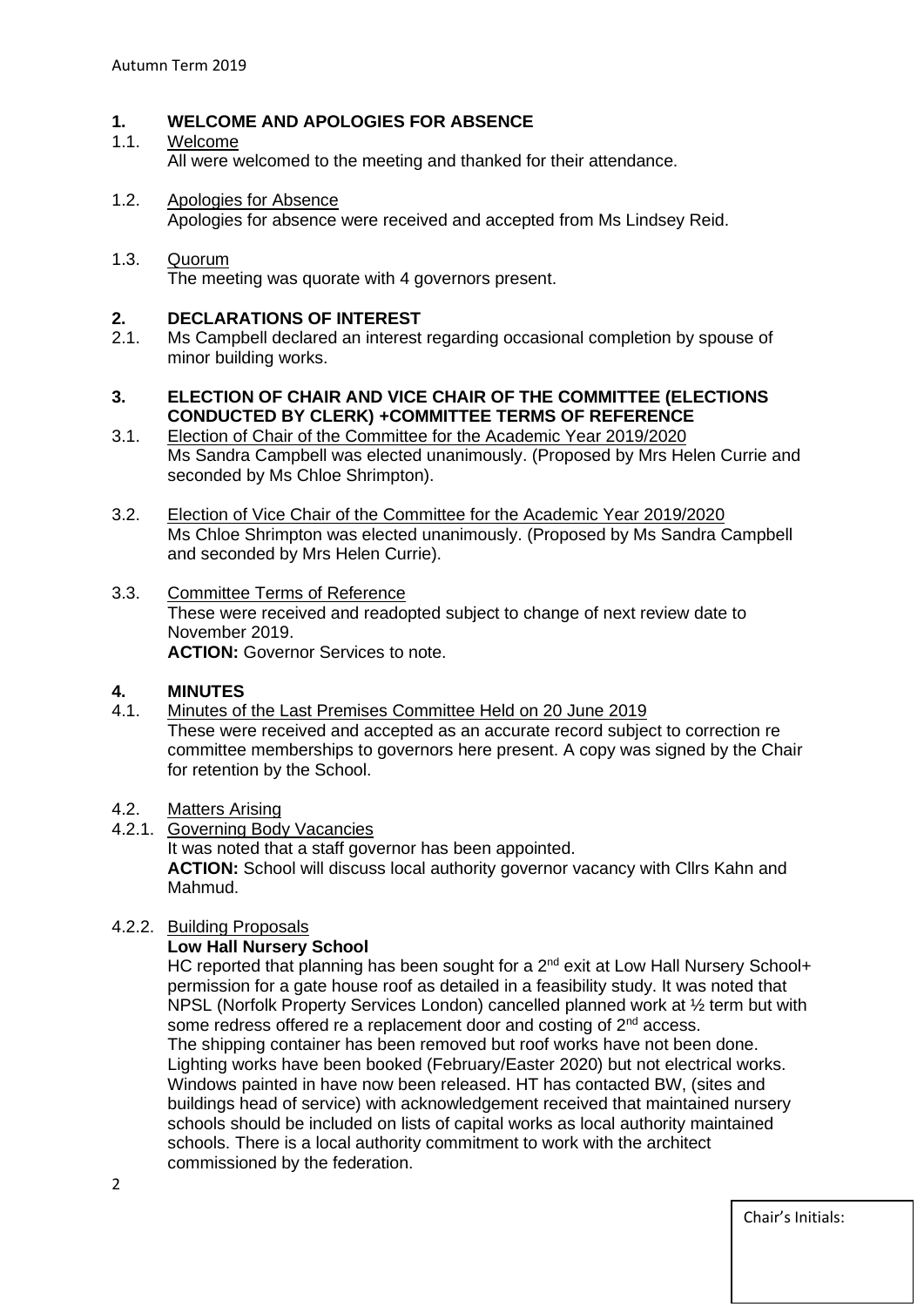# **Church Hill Nursery School**

Planning permission has been sought for a garden pavilion ('wonder hut') for two years and as a training space. Options have been costed with the objective of giving two year olds access to green space. The pavilion includes a child and an adult toilet and changing station. The cost of the preferred option is £125,000 with the Friends' group to be approached for funding.

# **ACTION:**

**-**Ms Chloe Shrimpton to draft letter to parents and make initial fundraising approaches.

-Ms Hall to support re digital marketing aspects.

# **5. PREMISES ASSET MANAGEMENT PLAN 2019/2020**

# 5.1. **CHURCH HILL NURSERY SCHOOL**

#### 5.1.1. Capital Works

HR updated the meeting regarding these including:

-Replacement of fascias and sliding door.

-Redesign of internal layout, reorganisation of office and purchase of new office furniture.

-Need for new lobby flooring estimated cost £2,000+ with sustainable products and cleaning materials to be sourced if possible.

-Locked shutters for back of Nursery costed (£4,500). The back doors can now be closed swiftly if necessary.

-Replacement of defective fencing.

#### 5.1.2. Neighbour Complaint

Information was received regarding this with advice given to make an insurance claim regarding damaged outdoor musical instruments.

5.1.3. Side Gate

This is not aligning. It has now been chained and padlocked but needs replacing.

#### 5.1.4. Attempted Pupil Exit

A  $2<sup>nd</sup>$  handle has now been placed on a door as a further preventative measure.

# 5.2. **LOW HALL NURSERY SCHOOL**

HR advised as follows including:

-Roof needs repair (estimated cost £45,000) and interior redecoration is needed including stained areas.

-Condition of ageing front Reception noted. Would relocate if a  $2<sup>nd</sup>$  access was installed.

-IT replacement needed for Windows 10.

-Red room/dining room: Use of space has been reviewed.

-Purple room is a server room.

# 5.3. **MAINTENANCE ITEMS**

5.3.1. Church Hill Nursery School

Completed works were advised as including:

-Sink in art area replaced and cleared.

-Emergency lighting checks carried out.

-Doors connected to fire alarm system.

-Local Authority to recommence fire risk assessments.

-3 new water fountains have been installed by the Local Authority with 1

subsequently repaired as trickling.

-Heating/air conditioning units have been installed.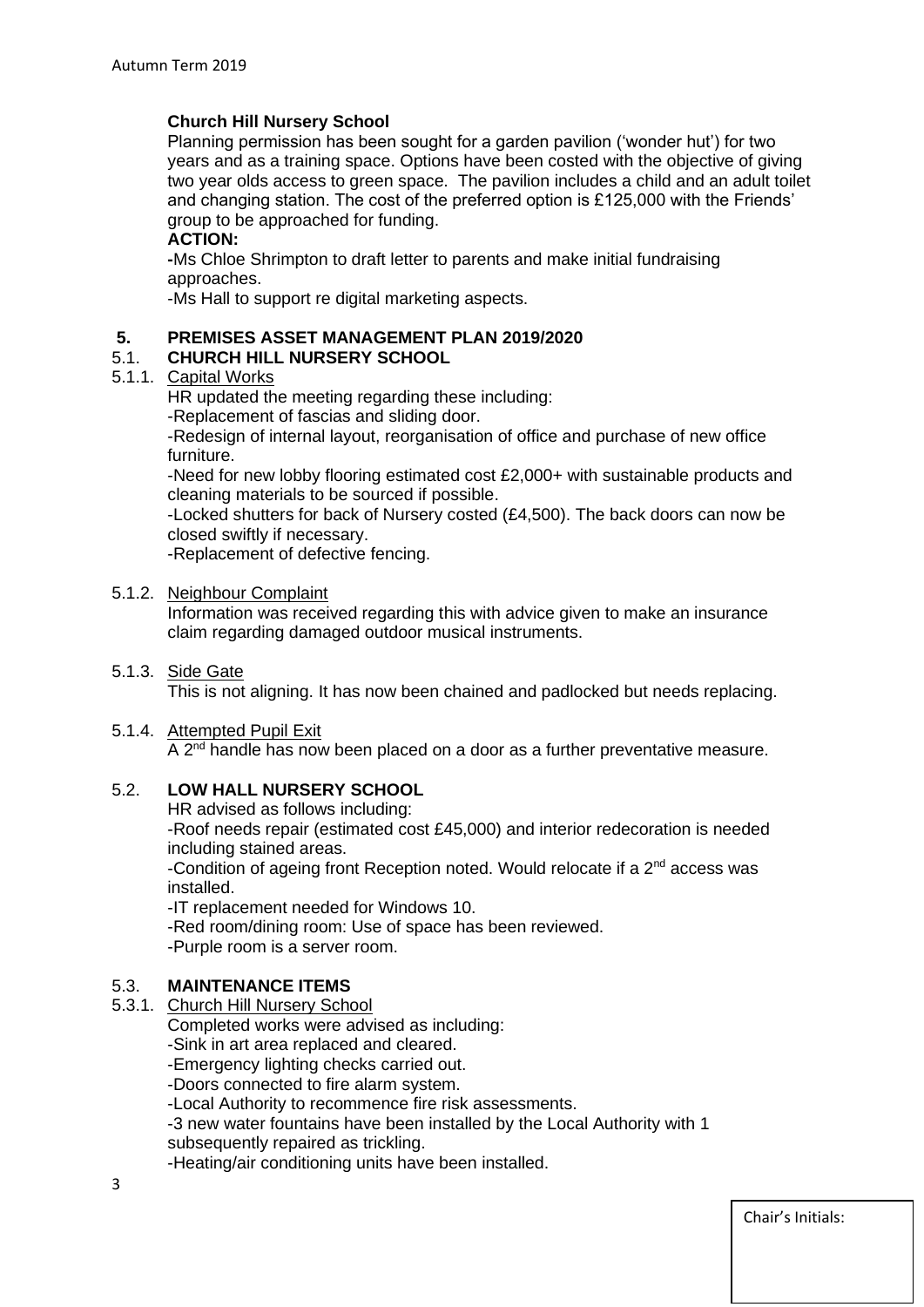-Forest School development and new art benches are completed.

Works/repairs needed including:

-Legionella Test to be arranged.

**ACTION:** HR to arrange.

-Repair is needed of shed light.

-Staffroom urn has been installed but temperature needs to be increased.

-Log circles to be removed.

-Ventilation is needed in changing room.

-Security audit: Signage needs updating at LHNS.

-Windows painted shut at LHNS have now been released but need replacing.

#### 5.3.2. Low Hall Nursery School

-Water fountains have been installed.

-Dimmer switch has been installed.

-The art area has been split.

-The metal storage container has gone but the base needs removal.

-Sheds have been replaced.

-Planning permission has been sought for proposed works.

-The ponds needs attention.

-NPS work is scheduled to the playground gate.

-The gate latch at the walkway needs attention.

-An electrician has been booked re defective external lights.

-A skylight and gutter pipe work have been repaired.

-Inspections are up to date but tree surveys are needed. A dead tree has been removed.

-2 apple trees have been donated (Walthamstow West Partnership are sharing a Woodland Trust resource for tree planning).

-LA to arrange asbestos re-inspection and fire risk assessments at both schools.

# **6. LETTINGS**

6.1. Church Hill Nursery School

This has been used for party lets with £1,000 raised, £700 net of caretaking costs. **ACTION:** KH to design marketing information.

# 6.2. Low Hall Nursery School

-An enquiry has been received re a Sunday School let. -LJ has looked at the play scheme costing and has contacted South Grove Primary who may lease for summer holiday play scheme use.

-Recent changes to school lunch provision were noted re use of LBWF catering service and transport arranged.

# **7. HEALTH AND SAFETY ITEMS**

- Audits are due shortly at CHNS and LHNS with an action plan circulated re actions completed and ongoing.
- 7.2. It was advised that termly premises walks are needed. Boiler commission works are now completed.
- 7.3. The serving hatch is not fire compliant but its future depends on any building works agreed for LHNS.
- 7.4. A health and safety checklist is available for use by the site services officer. **ACTION:** CH to advertise for parent volunteers for gardening work.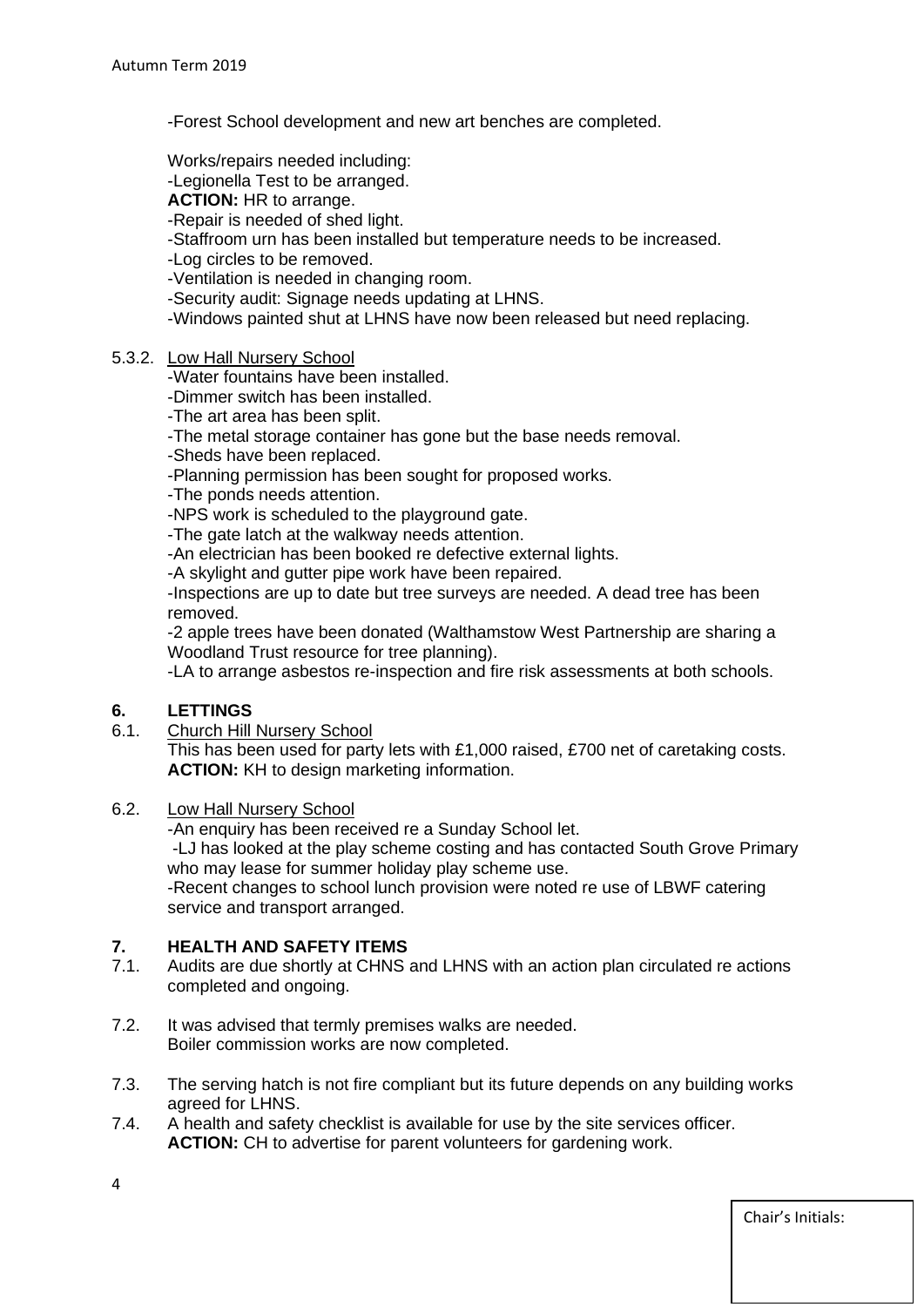### **8. FRIENDS OF FANS**

- 8.1. CH reported that she has sought information from the Friends of Henry Maynard re their constitution.
- 8.2. The School does have a contact database and there could be tweet and Facebook of parents.

#### **ACTION:**

-CH/HC/PF to agree registration of Friends as a community interest company and ask parent for help with fundraising and gardening.

# **9. DATE AND TIME OF NEXT MEETING**<br>**9.1.** This will be held on Thursday 19 March

- 9.1. This will be held on Thursday 19 March 2020 at 9.15 for 9.30 a.m. at Church Hill Nursery School.
- 9.2. Draft Agenda Items to Include

-Welcome and apologies for absence.

- -Declarations of interest.
- -Minutes and matters arising from the meeting held on 14-11-2019.
- -Report re Premises Plan.
- -Health and Safety Issues.

-Accident Reporting: To receive and consider.

- -Policies: To consider any policies relevant to the committees' remit.
- -Sustainability.
- -General Data Protection Regulation.
- -Safeguarding.
- -Asset Management plan.
- -Friends of FANS.
- -Date and time of next meeting and draft agenda items.

-Any other business/confidential items.

# **10. ACCIDENT REPORTING**

- 10.1. Church Hill Nursery School 111 incidents logged (reduction on last reporting period).
- 10.2. Low Hall Nursery School 156 incidents logged, 41 head injury forms. **ACTION:** Spring term INSET to discuss.

# **11. POLICIES**

- 11.1. LBWF Health and Safety Policies These were agreed.
- 11.2. Fire Risk Assessment This has been done, insurance to be contacted. Fire marshal training is needed with documents loaded on Concerto.
- 11.3. Data Protection and General Data Protection Regulation Documents were circulated and **AGREED.**
- 11.4. Parking Policy This has been circulated with date and signature needed. **ACTION:** SC to sign and scan in.